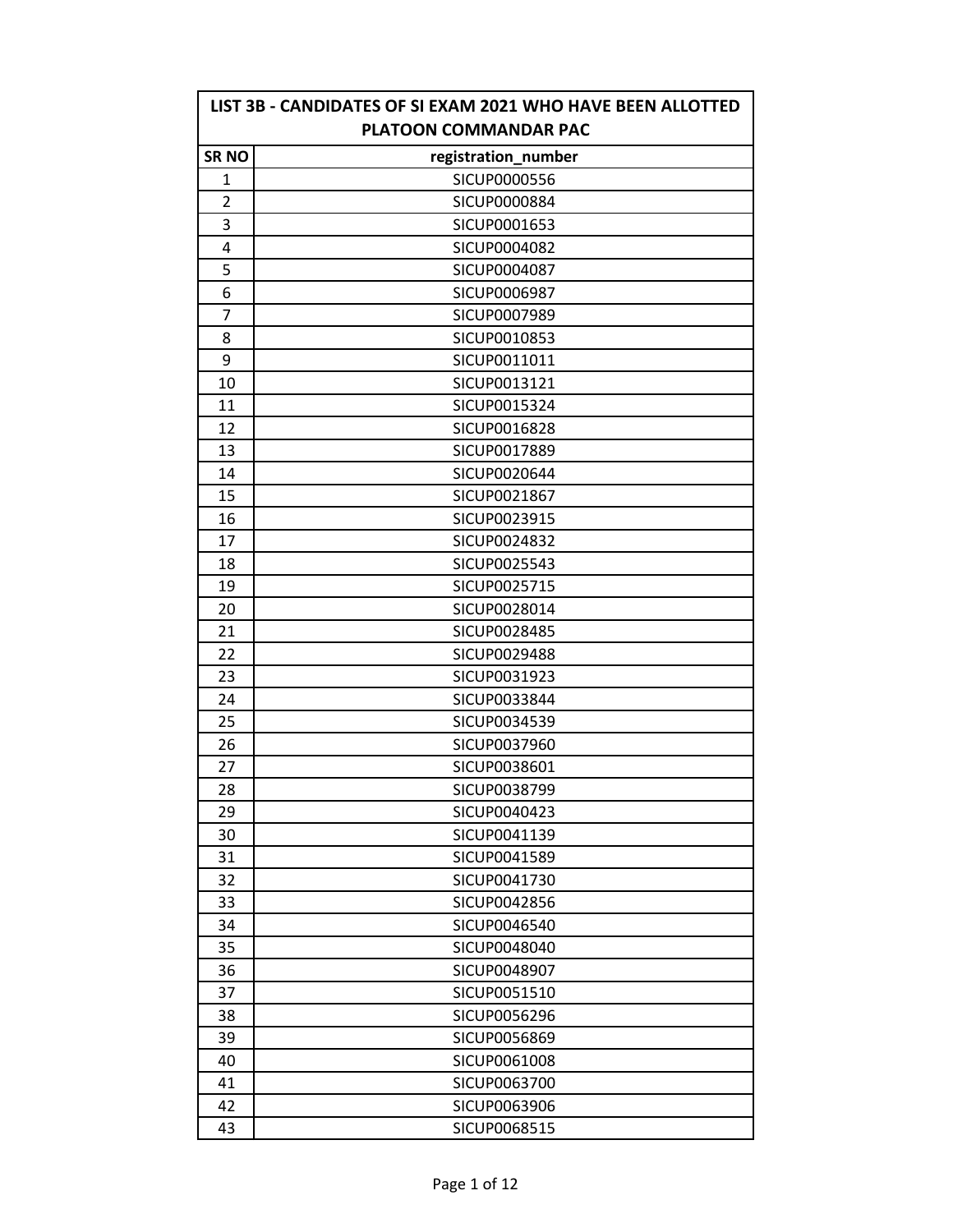| LIST 3B - CANDIDATES OF SI EXAM 2021 WHO HAVE BEEN ALLOTTED<br>PLATOON COMMANDAR PAC |                     |  |
|--------------------------------------------------------------------------------------|---------------------|--|
| <b>SRNO</b>                                                                          | registration_number |  |
| 44                                                                                   | SICUP0071646        |  |
| 45                                                                                   | SICUP0072114        |  |
| 46                                                                                   | SICUP0073538        |  |
| 47                                                                                   | SICUP0075541        |  |
| 48                                                                                   | SICUP0079981        |  |
| 49                                                                                   | SICUP0080043        |  |
| 50                                                                                   | SICUP0081766        |  |
| 51                                                                                   | <b>SICUP0085378</b> |  |
| 52                                                                                   | SICUP0091535        |  |
| 53                                                                                   | SICUP0093744        |  |
| 54                                                                                   | SICUP0094976        |  |
| 55                                                                                   | SICUP0095479        |  |
| 56                                                                                   | SICUP0097505        |  |
| 57                                                                                   | SICUP0098830        |  |
| 58                                                                                   | SICUP0101108        |  |
| 59                                                                                   | SICUP0101728        |  |
| 60                                                                                   | SICUP0111201        |  |
| 61                                                                                   | SICUP0112849        |  |
| 62                                                                                   | SICUP0114012        |  |
| 63                                                                                   | SICUP0116735        |  |
| 64                                                                                   | SICUP0118176        |  |
| 65                                                                                   | SICUP0118202        |  |
| 66                                                                                   | SICUP0119220        |  |
| 67                                                                                   | SICUP0122095        |  |
| 68                                                                                   | SICUP0124499        |  |
| 69                                                                                   | SICUP0125100        |  |
| 70                                                                                   | SICUP0128112        |  |
| 71                                                                                   | SICUP0132078        |  |
| 72                                                                                   | SICUP0133886        |  |
| 73                                                                                   | SICUP0134383        |  |
| 74                                                                                   | SICUP0136508        |  |
| 75                                                                                   | SICUP0149751        |  |
| 76                                                                                   | SICUP0152994        |  |
| 77                                                                                   | SICUP0157103        |  |
| 78                                                                                   | SICUP0166277        |  |
| 79                                                                                   | SICUP0178700        |  |
| 80                                                                                   | SICUP0181672        |  |
| 81                                                                                   | SICUP0182358        |  |
| 82                                                                                   | SICUP0183728        |  |
| 83                                                                                   | SICUP0183854        |  |
| 84                                                                                   | SICUP0184043        |  |
| 85                                                                                   | SICUP0184582        |  |
| 86                                                                                   | SICUP0184987        |  |

r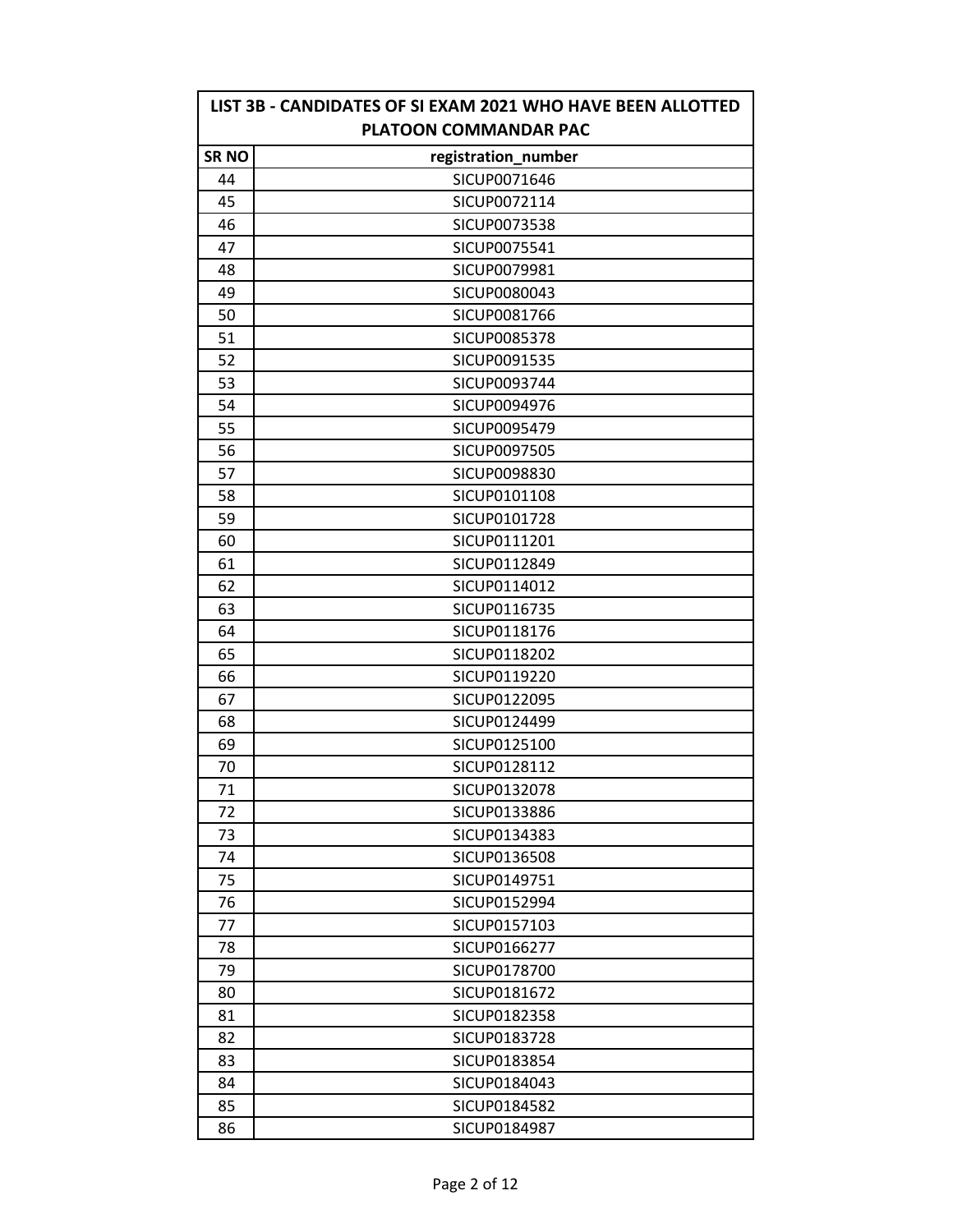|             | LIST 3B - CANDIDATES OF SI EXAM 2021 WHO HAVE BEEN ALLOTTED<br>PLATOON COMMANDAR PAC |
|-------------|--------------------------------------------------------------------------------------|
| <b>SRNO</b> | registration_number                                                                  |
| 87          | SICUP0185002                                                                         |
| 88          | SICUP0187344                                                                         |
| 89          | SICUP0194358                                                                         |
| 90          | SICUP0195669                                                                         |
| 91          | SICUP0196449                                                                         |
| 92          | SICUP0197295                                                                         |
| 93          | SICUP0197911                                                                         |
| 94          | SICUP0198081                                                                         |
| 95          | SICUP0201301                                                                         |
| 96          | SICUP0203470                                                                         |
| 97          | SICUP0203755                                                                         |
| 98          | SICUP0211280                                                                         |
| 99          | SICUP0215117                                                                         |
| 100         | SICUP0215313                                                                         |
| 101         | SICUP0224611                                                                         |
| 102         | SICUP0224613                                                                         |
| 103         | SICUP0225697                                                                         |
| 104         | SICUP0226940                                                                         |
| 105         | SICUP0230094                                                                         |
| 106         | SICUP0230652                                                                         |
| 107         | SICUP0230973                                                                         |
| 108         | SICUP0234688                                                                         |
| 109         | SICUP0240996                                                                         |
| 110         | SICUP0247202                                                                         |
| 111         | SICUP0250456                                                                         |
| 112         | SICUP0251369                                                                         |
| 113         | SICUP0251403                                                                         |
| 114         | SICUP0253079                                                                         |
| 115         | SICUP0261071                                                                         |
| 116         | SICUP0261268                                                                         |
| 117         | SICUP0261370                                                                         |
| 118         | SICUP0268235                                                                         |
| 119         | SICUP0269770                                                                         |
| 120         | SICUP0270727                                                                         |
| 121         | SICUP0277513                                                                         |
| 122         | SICUP0280701                                                                         |
| 123         | SICUP0282156                                                                         |
| 124         | SICUP0286433                                                                         |
| 125         | SICUP0288754                                                                         |
| 126         | SICUP0289475                                                                         |
| 127         | SICUP0291872                                                                         |
| 128         | SICUP0292296                                                                         |
| 129         | SICUP0301080                                                                         |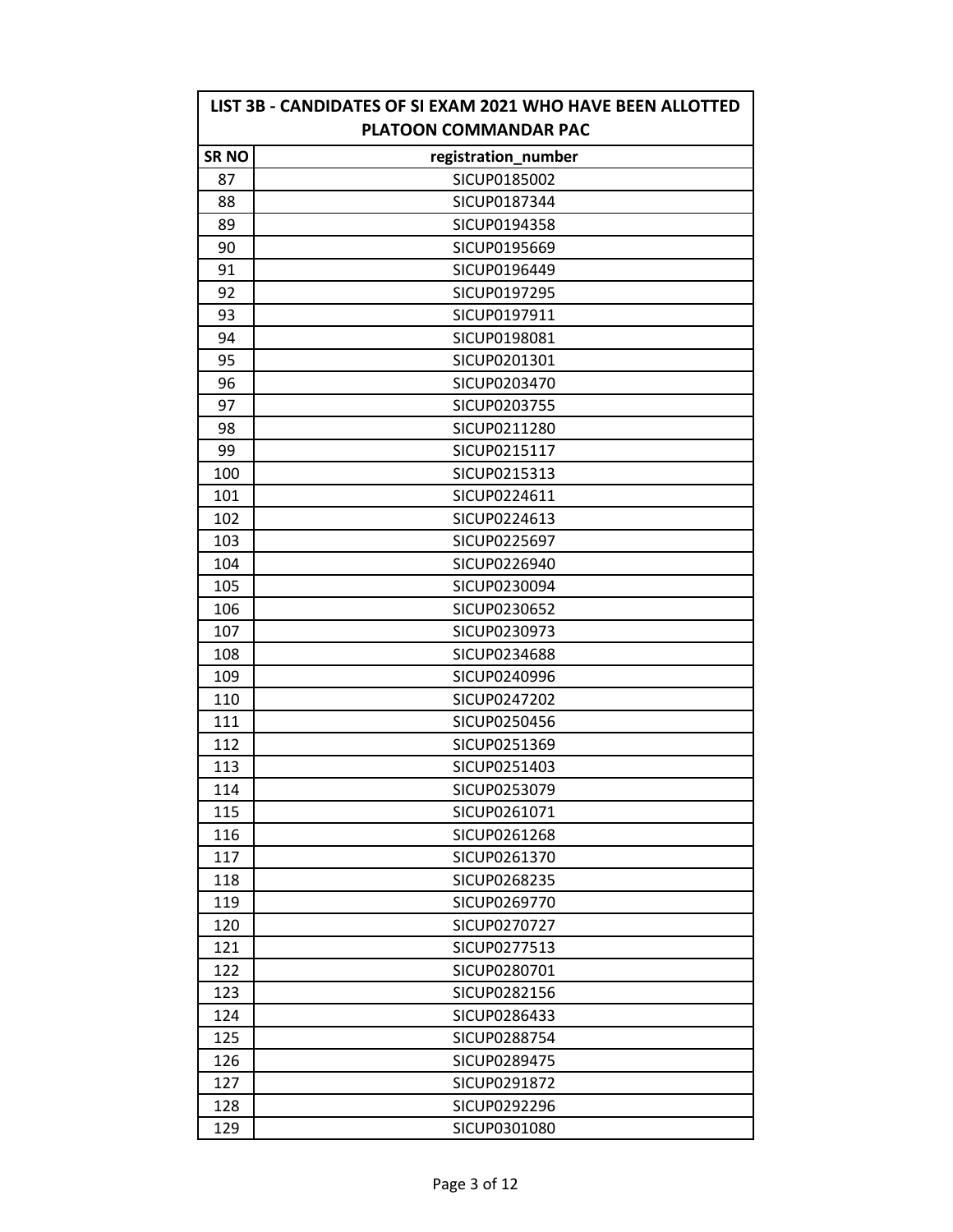| LIST 3B - CANDIDATES OF SI EXAM 2021 WHO HAVE BEEN ALLOTTED<br>PLATOON COMMANDAR PAC |                     |  |
|--------------------------------------------------------------------------------------|---------------------|--|
| <b>SRNO</b>                                                                          | registration_number |  |
| 130                                                                                  | <b>SICUP0305257</b> |  |
| 131                                                                                  | SICUP0306607        |  |
| 132                                                                                  | SICUP0308053        |  |
| 133                                                                                  | SICUP0308645        |  |
| 134                                                                                  | SICUP0308786        |  |
| 135                                                                                  | SICUP0312816        |  |
| 136                                                                                  | SICUP0315059        |  |
| 137                                                                                  | SICUP0317378        |  |
| 138                                                                                  | SICUP0320586        |  |
| 139                                                                                  | SICUP0320619        |  |
| 140                                                                                  | SICUP0322107        |  |
| 141                                                                                  | SICUP0323685        |  |
| 142                                                                                  | SICUP0324676        |  |
| 143                                                                                  | SICUP0325852        |  |
| 144                                                                                  | SICUP0327049        |  |
| 145                                                                                  | SICUP0327059        |  |
| 146                                                                                  | SICUP0329468        |  |
| 147                                                                                  | SICUP0330942        |  |
| 148                                                                                  | SICUP0331786        |  |
| 149                                                                                  | SICUP0334270        |  |
| 150                                                                                  | SICUP0335291        |  |
| 151                                                                                  | SICUP0336603        |  |
| 152                                                                                  | SICUP0336604        |  |
| 153                                                                                  | SICUP0338166        |  |
| 154                                                                                  | SICUP0339693        |  |
| 155                                                                                  | SICUP0340166        |  |
| 156                                                                                  | SICUP0340241        |  |
| 157                                                                                  | SICUP0341272        |  |
| 158                                                                                  | SICUP0344780        |  |
| 159                                                                                  | SICUP0345488        |  |
| 160                                                                                  | SICUP0348699        |  |
| 161                                                                                  | SICUP0349497        |  |
| 162                                                                                  | SICUP0350838        |  |
| 163                                                                                  | SICUP0354355        |  |
| 164                                                                                  | SICUP0354531        |  |
| 165                                                                                  | SICUP0355864        |  |
| 166                                                                                  | SICUP0355867        |  |
| 167                                                                                  | SICUP0357187        |  |
| 168                                                                                  | SICUP0358197        |  |
| 169                                                                                  | SICUP0360669        |  |
| 170                                                                                  | SICUP0360829        |  |
| 171                                                                                  | SICUP0363869        |  |
| 172                                                                                  | SICUP0369953        |  |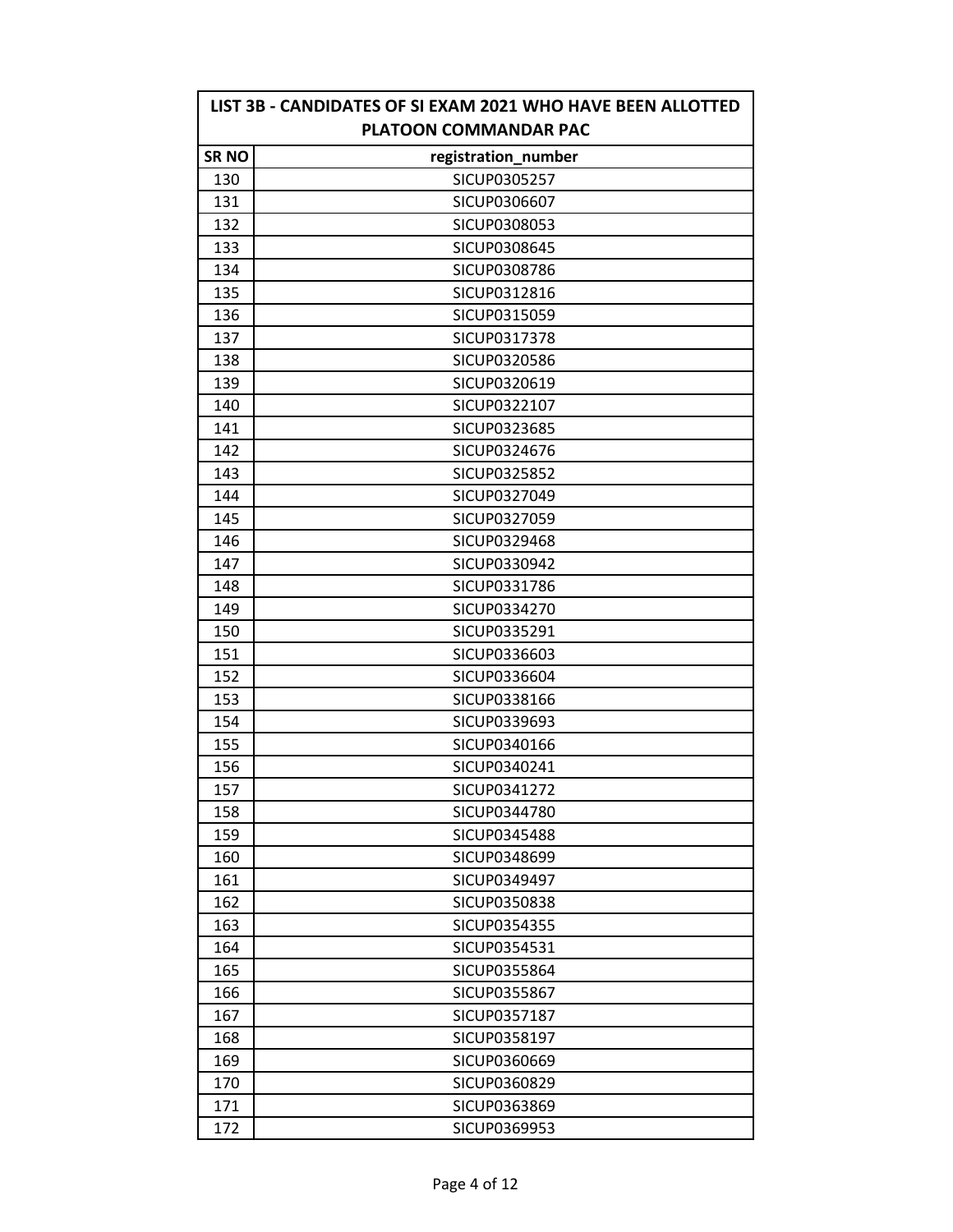| LIST 3B - CANDIDATES OF SI EXAM 2021 WHO HAVE BEEN ALLOTTED<br><b>PLATOON COMMANDAR PAC</b> |                     |  |
|---------------------------------------------------------------------------------------------|---------------------|--|
| <b>SRNO</b>                                                                                 | registration_number |  |
| 173                                                                                         | SICUP0375374        |  |
| 174                                                                                         | SICUP0375737        |  |
| 175                                                                                         | SICUP0377023        |  |
| 176                                                                                         | SICUP0377026        |  |
| 177                                                                                         | SICUP0381075        |  |
| 178                                                                                         | SICUP0384660        |  |
| 179                                                                                         | SICUP0385510        |  |
| 180                                                                                         | SICUP0390601        |  |
| 181                                                                                         | SICUP0392205        |  |
| 182                                                                                         | SICUP0396594        |  |
| 183                                                                                         | SICUP0401487        |  |
| 184                                                                                         | SICUP0402700        |  |
| 185                                                                                         | SICUP0403202        |  |
| 186                                                                                         | SICUP0403686        |  |
| 187                                                                                         | SICUP0404142        |  |
| 188                                                                                         | SICUP0405244        |  |
| 189                                                                                         | SICUP0411504        |  |
| 190                                                                                         | SICUP0412722        |  |
| 191                                                                                         | SICUP0413970        |  |
| 192                                                                                         | SICUP0414158        |  |
| 193                                                                                         | SICUP0414596        |  |
| 194                                                                                         | SICUP0415205        |  |
| 195                                                                                         | SICUP0416064        |  |
| 196                                                                                         | SICUP0418898        |  |
| 197                                                                                         | SICUP0420522        |  |
| 198                                                                                         | SICUP0422745        |  |
| 199                                                                                         | SICUP0423805        |  |
| 200                                                                                         | SICUP0424370        |  |
| 201                                                                                         | SICUP0428143        |  |
| 202                                                                                         | SICUP0431368        |  |
| 203                                                                                         | SICUP0433225        |  |
| 204                                                                                         | SICUP0437796        |  |
| 205                                                                                         | SICUP0438294        |  |
| 206                                                                                         | SICUP0439653        |  |
| 207                                                                                         | SICUP0441372        |  |
| 208                                                                                         | SICUP0443392        |  |
| 209                                                                                         | SICUP0445382        |  |
| 210                                                                                         | SICUP0447037        |  |
| 211                                                                                         | SICUP0451012        |  |
| 212                                                                                         | SICUP0460251        |  |
| 213                                                                                         | SICUP0461846        |  |
| 214                                                                                         | SICUP0462573        |  |
| 215                                                                                         | SICUP0465960        |  |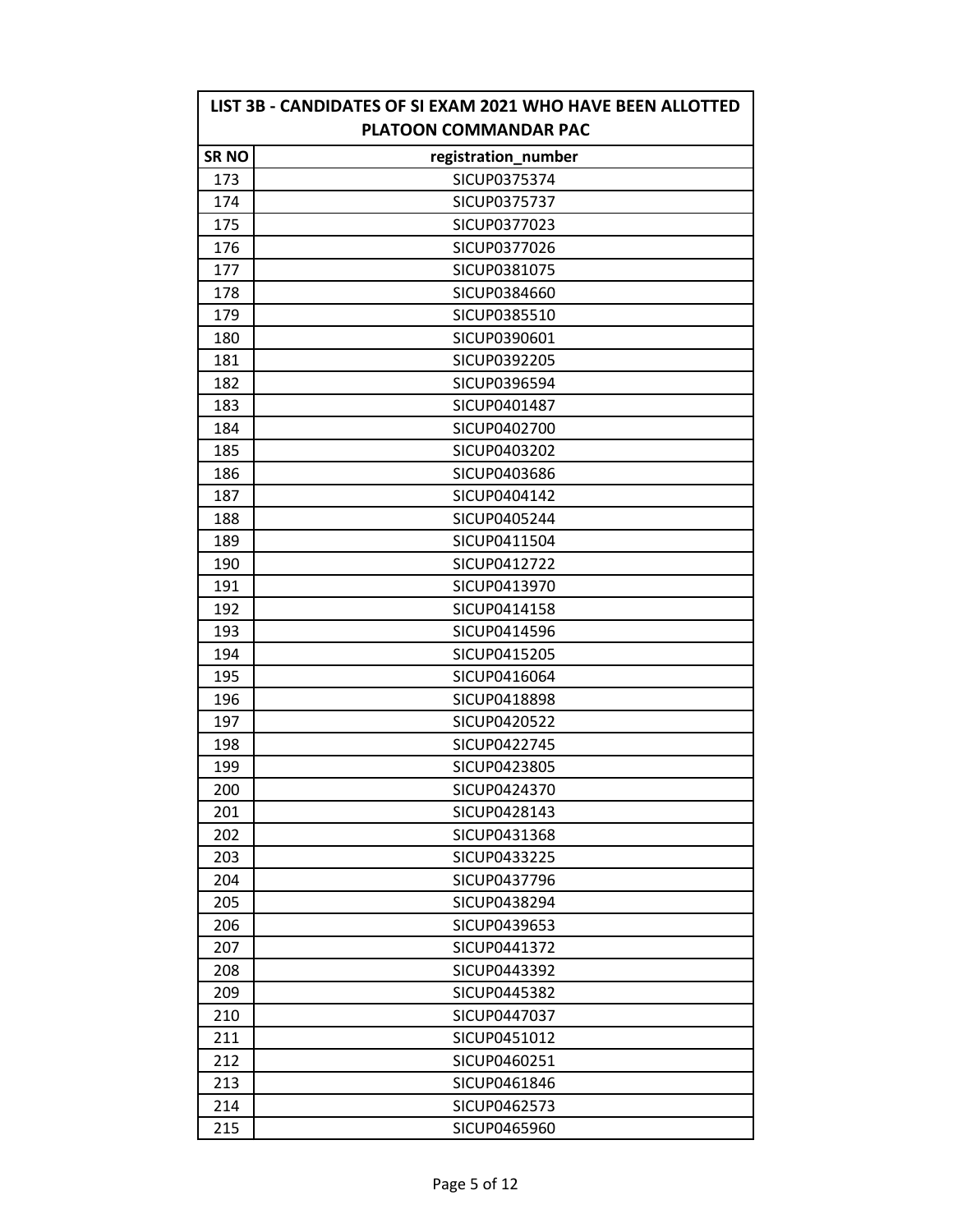| LIST 3B - CANDIDATES OF SI EXAM 2021 WHO HAVE BEEN ALLOTTED<br><b>PLATOON COMMANDAR PAC</b> |                     |  |
|---------------------------------------------------------------------------------------------|---------------------|--|
| <b>SRNO</b>                                                                                 | registration_number |  |
| 216                                                                                         | SICUP0471450        |  |
| 217                                                                                         | SICUP0472705        |  |
| 218                                                                                         | SICUP0473194        |  |
| 219                                                                                         | SICUP0475708        |  |
| 220                                                                                         | <b>SICUP0479745</b> |  |
| 221                                                                                         | SICUP0488356        |  |
| 222                                                                                         | SICUP0491715        |  |
| 223                                                                                         | SICUP0493480        |  |
| 224                                                                                         | SICUP0496130        |  |
| 225                                                                                         | SICUP0496446        |  |
| 226                                                                                         | SICUP0498802        |  |
| 227                                                                                         | SICUP0499307        |  |
| 228                                                                                         | SICUP0499381        |  |
| 229                                                                                         | SICUP0499642        |  |
| 230                                                                                         | SICUP0500409        |  |
| 231                                                                                         | SICUP0501124        |  |
| 232                                                                                         | SICUP0501152        |  |
| 233                                                                                         | SICUP0501394        |  |
| 234                                                                                         | SICUP0502610        |  |
| 235                                                                                         | <b>SICUP0506800</b> |  |
| 236                                                                                         | SICUP0507241        |  |
| 237                                                                                         | SICUP0509444        |  |
| 238                                                                                         | SICUP0509654        |  |
| 239                                                                                         | SICUP0510289        |  |
| 240                                                                                         | SICUP0515446        |  |
| 241                                                                                         | SICUP0517145        |  |
| 242                                                                                         | SICUP0518375        |  |
| 243                                                                                         | SICUP0519715        |  |
| 244                                                                                         | SICUP0521657        |  |
| 245                                                                                         | SICUP0525293        |  |
| 246                                                                                         | SICUP0527450        |  |
| 247                                                                                         | SICUP0530985        |  |
| 248                                                                                         | SICUP0531188        |  |
| 249                                                                                         | SICUP0531272        |  |
| 250                                                                                         | SICUP0534267        |  |
| 251                                                                                         | SICUP0535561        |  |
| 252                                                                                         | SICUP0535735        |  |
| 253                                                                                         | SICUP0537482        |  |
| 254                                                                                         | SICUP0542387        |  |
| 255                                                                                         | SICUP0545524        |  |
| 256                                                                                         | SICUP0548146        |  |
| 257                                                                                         | SICUP0548328        |  |
| 258                                                                                         | SICUP0552283        |  |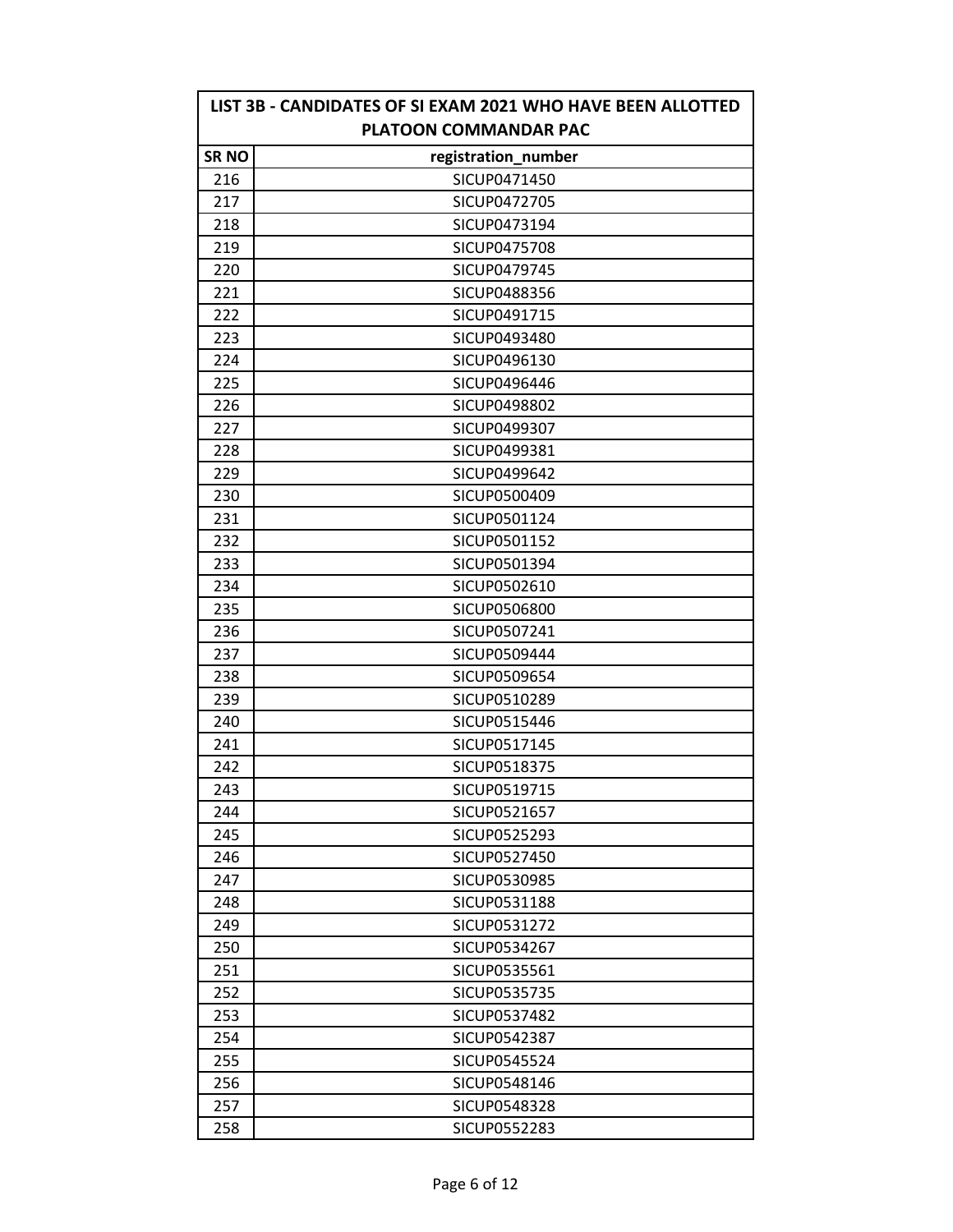| LIST 3B - CANDIDATES OF SI EXAM 2021 WHO HAVE BEEN ALLOTTED<br><b>PLATOON COMMANDAR PAC</b> |                     |  |
|---------------------------------------------------------------------------------------------|---------------------|--|
| <b>SRNO</b>                                                                                 | registration_number |  |
| 259                                                                                         | SICUP0553034        |  |
| 260                                                                                         | SICUP0556088        |  |
| 261                                                                                         | SICUP0558023        |  |
| 262                                                                                         | SICUP0559618        |  |
| 263                                                                                         | SICUP0563322        |  |
| 264                                                                                         | SICUP0570418        |  |
| 265                                                                                         | SICUP0573701        |  |
| 266                                                                                         | SICUP0581389        |  |
| 267                                                                                         | SICUP0581402        |  |
| 268                                                                                         | SICUP0584074        |  |
| 269                                                                                         | SICUP0585355        |  |
| 270                                                                                         | SICUP0585671        |  |
| 271                                                                                         | SICUP0586089        |  |
| 272                                                                                         | SICUP0588437        |  |
| 273                                                                                         | SICUP0589369        |  |
| 274                                                                                         | SICUP0589872        |  |
| 275                                                                                         | SICUP0590871        |  |
| 276                                                                                         | SICUP0593691        |  |
| 277                                                                                         | SICUP0594710        |  |
| 278                                                                                         | SICUP0594976        |  |
| 279                                                                                         | SICUP0599769        |  |
| 280                                                                                         | SICUP0600051        |  |
| 281                                                                                         | SICUP0604144        |  |
| 282                                                                                         | SICUP0604654        |  |
| 283                                                                                         | SICUP0608193        |  |
| 284                                                                                         | SICUP0613830        |  |
| 285                                                                                         | SICUP0615796        |  |
| 286                                                                                         | SICUP0616348        |  |
| 287                                                                                         | SICUP0617893        |  |
| 288                                                                                         | SICUP0618891        |  |
| 289                                                                                         | SICUP0619708        |  |
| 290                                                                                         | SICUP0626668        |  |
| 291                                                                                         | SICUP0626693        |  |
| 292                                                                                         | SICUP0633895        |  |
| 293                                                                                         | SICUP0633964        |  |
| 294                                                                                         | SICUP0635412        |  |
| 295                                                                                         | SICUP0637404        |  |
| 296                                                                                         | SICUP0639693        |  |
| 297                                                                                         | SICUP0641108        |  |
| 298                                                                                         | SICUP0642541        |  |
| 299                                                                                         | SICUP0643541        |  |
| 300                                                                                         | SICUP0644650        |  |
| 301                                                                                         | SICUP0644738        |  |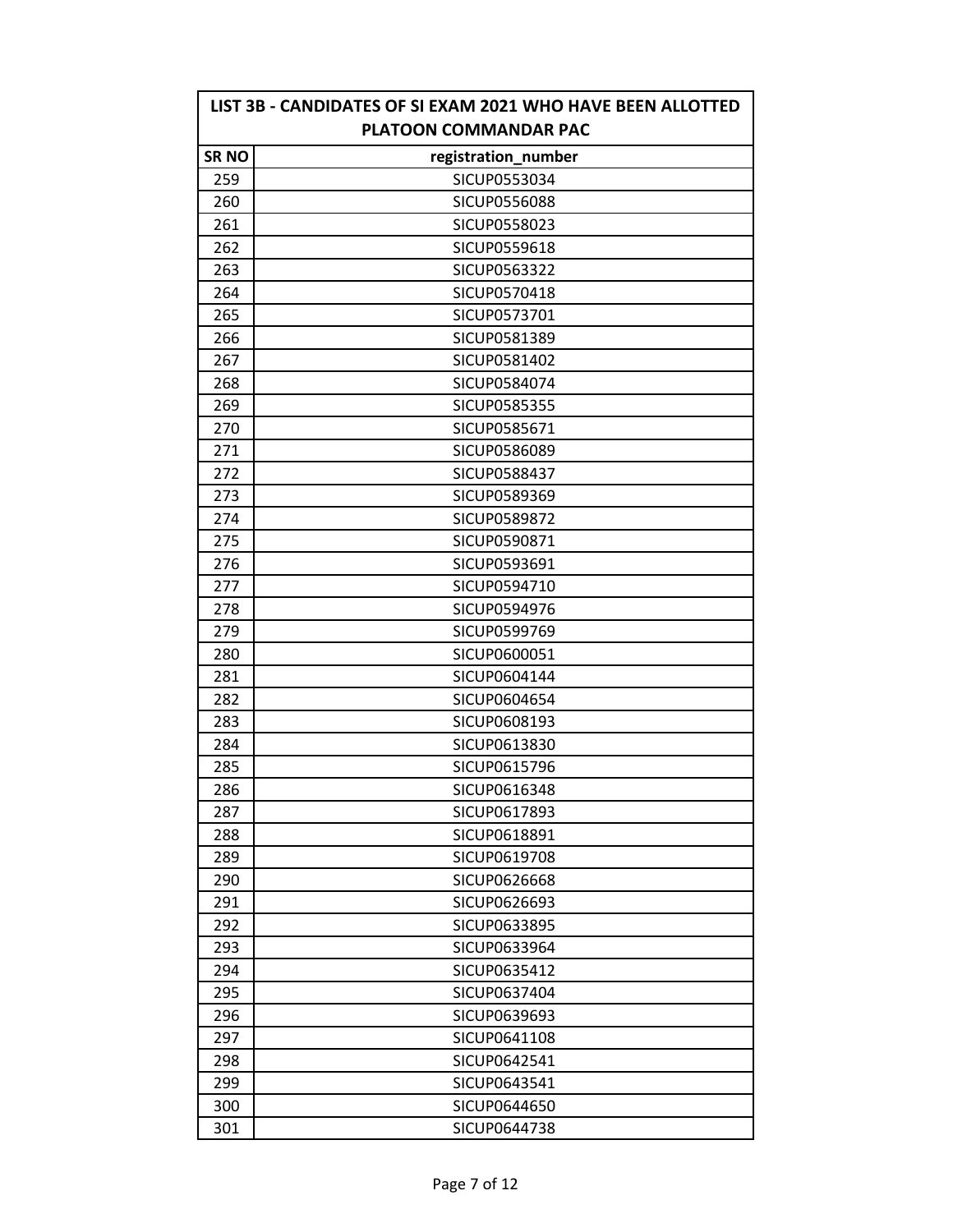| LIST 3B - CANDIDATES OF SI EXAM 2021 WHO HAVE BEEN ALLOTTED<br><b>PLATOON COMMANDAR PAC</b> |                     |  |
|---------------------------------------------------------------------------------------------|---------------------|--|
| <b>SRNO</b>                                                                                 | registration_number |  |
| 302                                                                                         | SICUP0647692        |  |
| 303                                                                                         | SICUP0647742        |  |
| 304                                                                                         | SICUP0647936        |  |
| 305                                                                                         | SICUP0649050        |  |
| 306                                                                                         | SICUP0650853        |  |
| 307                                                                                         | SICUP0651870        |  |
| 308                                                                                         | SICUP0658407        |  |
| 309                                                                                         | SICUP0663502        |  |
| 310                                                                                         | SICUP0664575        |  |
| 311                                                                                         | SICUP0665322        |  |
| 312                                                                                         | SICUP0665396        |  |
| 313                                                                                         | SICUP0666377        |  |
| 314                                                                                         | SICUP0667451        |  |
| 315                                                                                         | SICUP0667809        |  |
| 316                                                                                         | SICUP0668646        |  |
| 317                                                                                         | SICUP0668988        |  |
| 318                                                                                         | SICUP0669545        |  |
| 319                                                                                         | SICUP0674788        |  |
| 320                                                                                         | SICUP0677610        |  |
| 321                                                                                         | SICUP0682548        |  |
| 322                                                                                         | SICUP0687562        |  |
| 323                                                                                         | SICUP0689333        |  |
| 324                                                                                         | SICUP0689388        |  |
| 325                                                                                         | SICUP0691671        |  |
| 326                                                                                         | SICUP0693094        |  |
| 327                                                                                         | SICUP0694921        |  |
| 328                                                                                         | SICUP0699059        |  |
| 329                                                                                         | SICUP0700999        |  |
| 330                                                                                         | SICUP0706610        |  |
| 331                                                                                         | SICUP0708395        |  |
| 332                                                                                         | SICUP0711714        |  |
| 333                                                                                         | SICUP0713774        |  |
| 334                                                                                         | SICUP0719977        |  |
| 335                                                                                         | SICUP0720497        |  |
| 336                                                                                         | SICUP0726305        |  |
| 337                                                                                         | SICUP0727348        |  |
| 338                                                                                         | SICUP0727935        |  |
| 339                                                                                         | SICUP0733478        |  |
| 340                                                                                         | SICUP0736413        |  |
| 341                                                                                         | SICUP0736893        |  |
| 342                                                                                         | SICUP0742824        |  |
| 343                                                                                         | SICUP0751634        |  |
| 344                                                                                         | SICUP0752287        |  |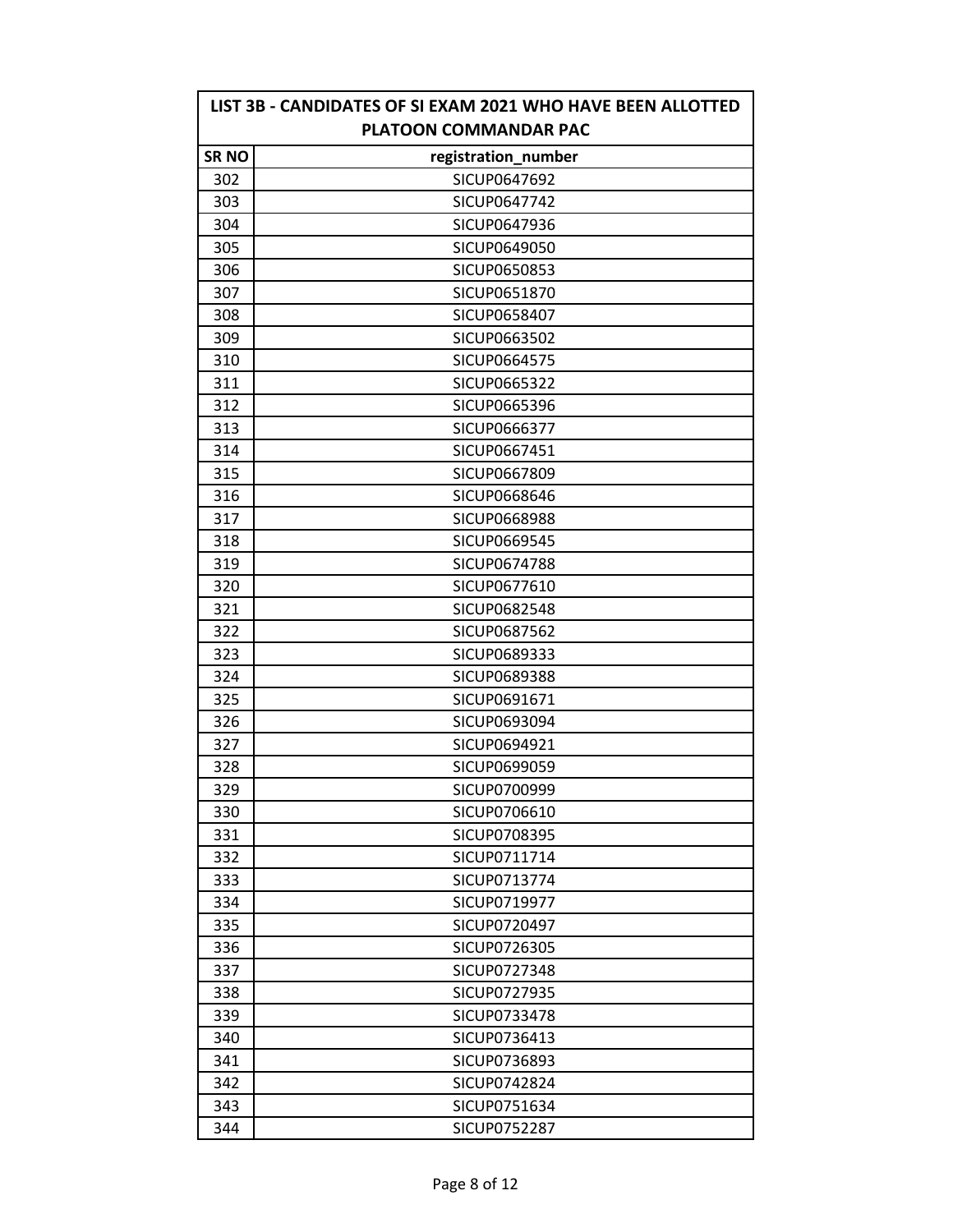| LIST 3B - CANDIDATES OF SI EXAM 2021 WHO HAVE BEEN ALLOTTED<br><b>PLATOON COMMANDAR PAC</b> |                     |  |
|---------------------------------------------------------------------------------------------|---------------------|--|
| SR NO                                                                                       | registration_number |  |
| 345                                                                                         | SICUP0753132        |  |
| 346                                                                                         | SICUP0773173        |  |
| 347                                                                                         | SICUP0778993        |  |
| 348                                                                                         | SICUP0783367        |  |
| 349                                                                                         | SICUP0783832        |  |
| 350                                                                                         | SICUP0784944        |  |
| 351                                                                                         | SICUP0787859        |  |
| 352                                                                                         | SICUP0794091        |  |
| 353                                                                                         | SICUP0798793        |  |
| 354                                                                                         | SICUP0807727        |  |
| 355                                                                                         | SICUP0812588        |  |
| 356                                                                                         | SICUP0813361        |  |
| 357                                                                                         | SICUP0822107        |  |
| 358                                                                                         | SICUP0822192        |  |
| 359                                                                                         | SICUP0825864        |  |
| 360                                                                                         | SICUP0833856        |  |
| 361                                                                                         | SICUP0848086        |  |
| 362                                                                                         | SICUP0853116        |  |
| 363                                                                                         | SICUP0858108        |  |
| 364                                                                                         | SICUP0868185        |  |
| 365                                                                                         | SICUP0868283        |  |
| 366                                                                                         | SICUP0878916        |  |
| 367                                                                                         | SICUP0879462        |  |
| 368                                                                                         | SICUP0880125        |  |
| 369                                                                                         | SICUP0889217        |  |
| 370                                                                                         | SICUP0904090        |  |
| 371                                                                                         | SICUP0904688        |  |
| 372                                                                                         | SICUP0914673        |  |
| 373                                                                                         | SICUP0915193        |  |
| 374                                                                                         | SICUP0923741        |  |
| 375                                                                                         | SICUP0927609        |  |
| 376                                                                                         | SICUP0934136        |  |
| 377                                                                                         | SICUP0935777        |  |
| 378                                                                                         | SICUP0937930        |  |
| 379                                                                                         | SICUP0939339        |  |
| 380                                                                                         | SICUP0943100        |  |
| 381                                                                                         | SICUP0943316        |  |
| 382                                                                                         | SICUP0944481        |  |
| 383                                                                                         | SICUP0949541        |  |
| 384                                                                                         | SICUP0949956        |  |
| 385                                                                                         | SICUP0955493        |  |
| 386                                                                                         | SICUP0960492        |  |
| 387                                                                                         | SICUP0962856        |  |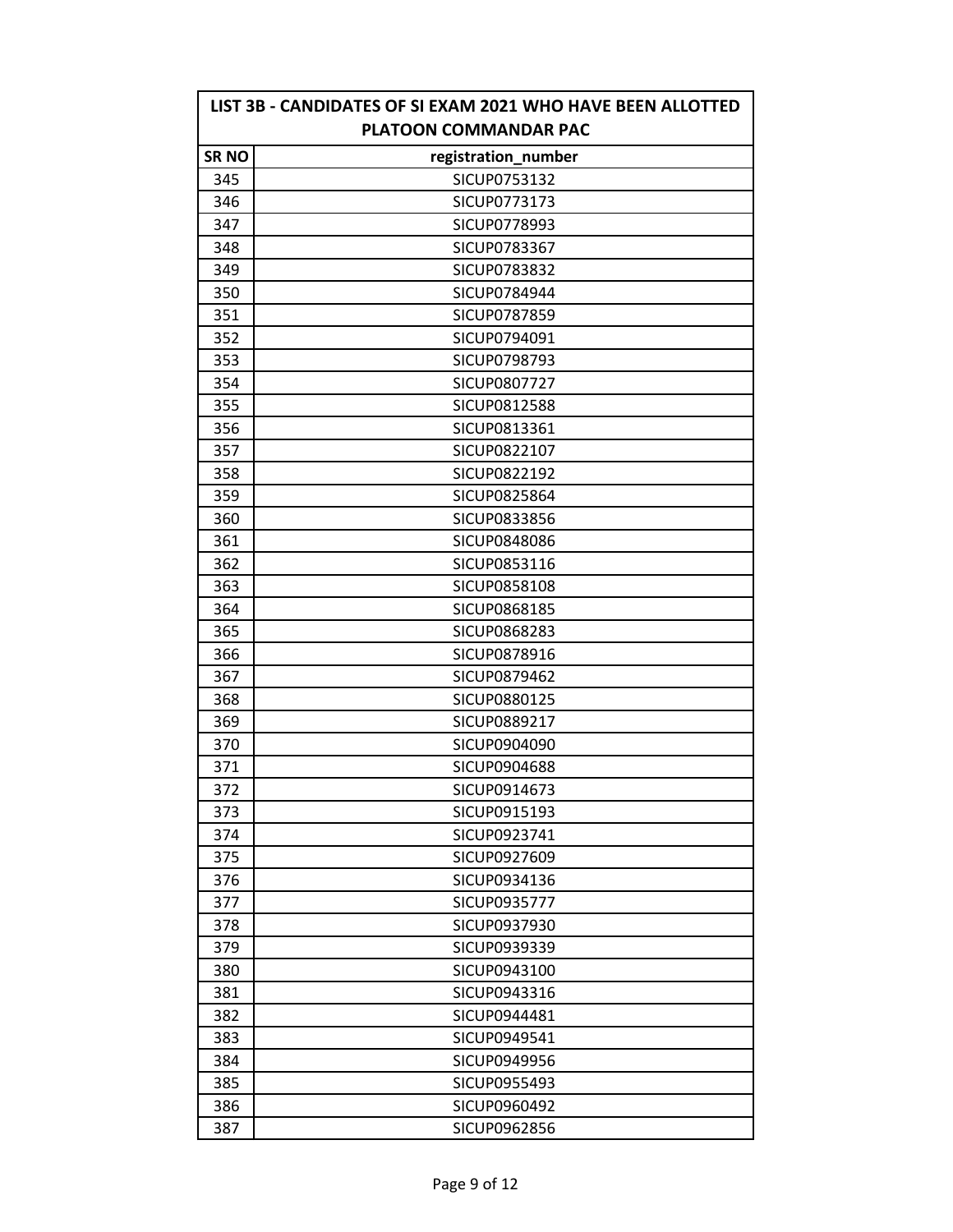| LIST 3B - CANDIDATES OF SI EXAM 2021 WHO HAVE BEEN ALLOTTED<br><b>PLATOON COMMANDAR PAC</b> |                     |  |
|---------------------------------------------------------------------------------------------|---------------------|--|
| <b>SR NO</b>                                                                                | registration_number |  |
| 388                                                                                         | SICUP0963515        |  |
| 389                                                                                         | SICUP0963647        |  |
| 390                                                                                         | SICUP0963684        |  |
| 391                                                                                         | SICUP0963762        |  |
| 392                                                                                         | SICUP0966479        |  |
| 393                                                                                         | <b>SICUP0966488</b> |  |
| 394                                                                                         | SICUP0967551        |  |
| 395                                                                                         | SICUP0967937        |  |
| 396                                                                                         | SICUP0973672        |  |
| 397                                                                                         | SICUP0987873        |  |
| 398                                                                                         | SICUP0989199        |  |
| 399                                                                                         | SICUP0994331        |  |
| 400                                                                                         | SICUP0997345        |  |
| 401                                                                                         | SICUP1000974        |  |
| 402                                                                                         | SICUP1002651        |  |
| 403                                                                                         | SICUP1007449        |  |
| 404                                                                                         | SICUP1009915        |  |
| 405                                                                                         | SICUP1010229        |  |
| 406                                                                                         | SICUP1015246        |  |
| 407                                                                                         | SICUP1018404        |  |
| 408                                                                                         | SICUP1019762        |  |
| 409                                                                                         | SICUP1020020        |  |
| 410                                                                                         | SICUP1022684        |  |
| 411                                                                                         | SICUP1031979        |  |
| 412                                                                                         | SICUP1034536        |  |
| 413                                                                                         | SICUP1035266        |  |
| 414                                                                                         | SICUP1039101        |  |
| 415                                                                                         | SICUP1044239        |  |
| 416                                                                                         | SICUP1050279        |  |
| 417                                                                                         | SICUP1051785        |  |
| 418                                                                                         | SICUP1053388        |  |
| 419                                                                                         | SICUP1057269        |  |
| 420                                                                                         | SICUP1060922        |  |
| 421                                                                                         | SICUP1066103        |  |
| 422                                                                                         | SICUP1076336        |  |
| 423                                                                                         | SICUP1080882        |  |
| 424                                                                                         | SICUP1082816        |  |
| 425                                                                                         | SICUP1087466        |  |
| 426                                                                                         | SICUP1100058        |  |
| 427                                                                                         | SICUP1102256        |  |
| 428                                                                                         | SICUP1116177        |  |
| 429                                                                                         | SICUP1116435        |  |
| 430                                                                                         | SICUP1118247        |  |

r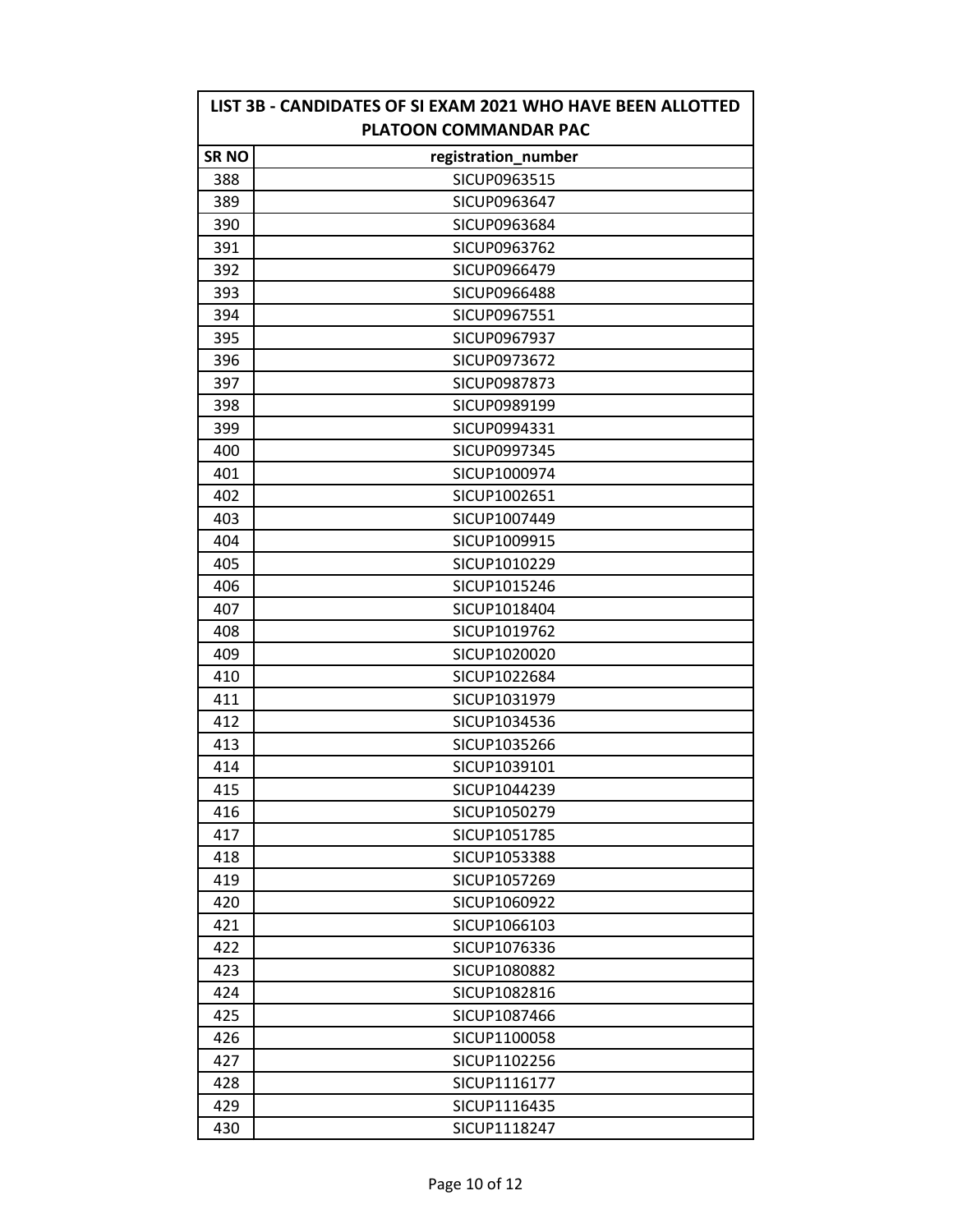| LIST 3B - CANDIDATES OF SI EXAM 2021 WHO HAVE BEEN ALLOTTED<br><b>PLATOON COMMANDAR PAC</b> |                     |  |
|---------------------------------------------------------------------------------------------|---------------------|--|
| <b>SR NO</b>                                                                                | registration_number |  |
| 431                                                                                         | SICUP1141128        |  |
| 432                                                                                         | SICUP1162614        |  |
| 433                                                                                         | SICUP1164055        |  |
| 434                                                                                         | SICUP1173445        |  |
| 435                                                                                         | SICUP1182525        |  |
| 436                                                                                         | SICUP1192354        |  |
| 437                                                                                         | SICUP1196963        |  |
| 438                                                                                         | SICUP1201016        |  |
| 439                                                                                         | SICUP1203683        |  |
| 440                                                                                         | SICUP1205686        |  |
| 441                                                                                         | SICUP1209961        |  |
| 442                                                                                         | SICUP1222991        |  |
| 443                                                                                         | SICUP1233222        |  |
| 444                                                                                         | SICUP1235256        |  |
| 445                                                                                         | SICUP1235651        |  |
| 446                                                                                         | SICUP1241591        |  |
| 447                                                                                         | SICUP1242333        |  |
| 448                                                                                         | SICUP1248266        |  |
| 449                                                                                         | SICUP1250076        |  |
| 450                                                                                         | SICUP1253120        |  |
| 451                                                                                         | SICUP1253286        |  |
| 452                                                                                         | SICUP1254488        |  |
| 453                                                                                         | SICUP1257445        |  |
| 454                                                                                         | SICUP1258095        |  |
| 455                                                                                         | SICUP1263622        |  |
| 456                                                                                         | SICUP1271014        |  |
| 457                                                                                         | SICUP1274770        |  |
| 458                                                                                         | SICUP1277693        |  |
| 459                                                                                         | SICUP1299334        |  |
| 460                                                                                         | SICUP1302789        |  |
| 461                                                                                         | SICUP1302964        |  |
| 462                                                                                         | SICUP1311970        |  |
| 463                                                                                         | SICUP1313397        |  |
| 464                                                                                         | SICUP1333698        |  |
| 465                                                                                         | SICUP1338775        |  |
| 466                                                                                         | SICUP1339066        |  |
| 467                                                                                         | SICUP1343632        |  |
| 468                                                                                         | SICUP1353813        |  |
| 469                                                                                         | SICUP1362975        |  |
| 470                                                                                         | SICUP1363299        |  |
| 471                                                                                         | SICUP1372511        |  |
| 472                                                                                         | SICUP1376653        |  |
| 473                                                                                         | SICUP1380721        |  |

r